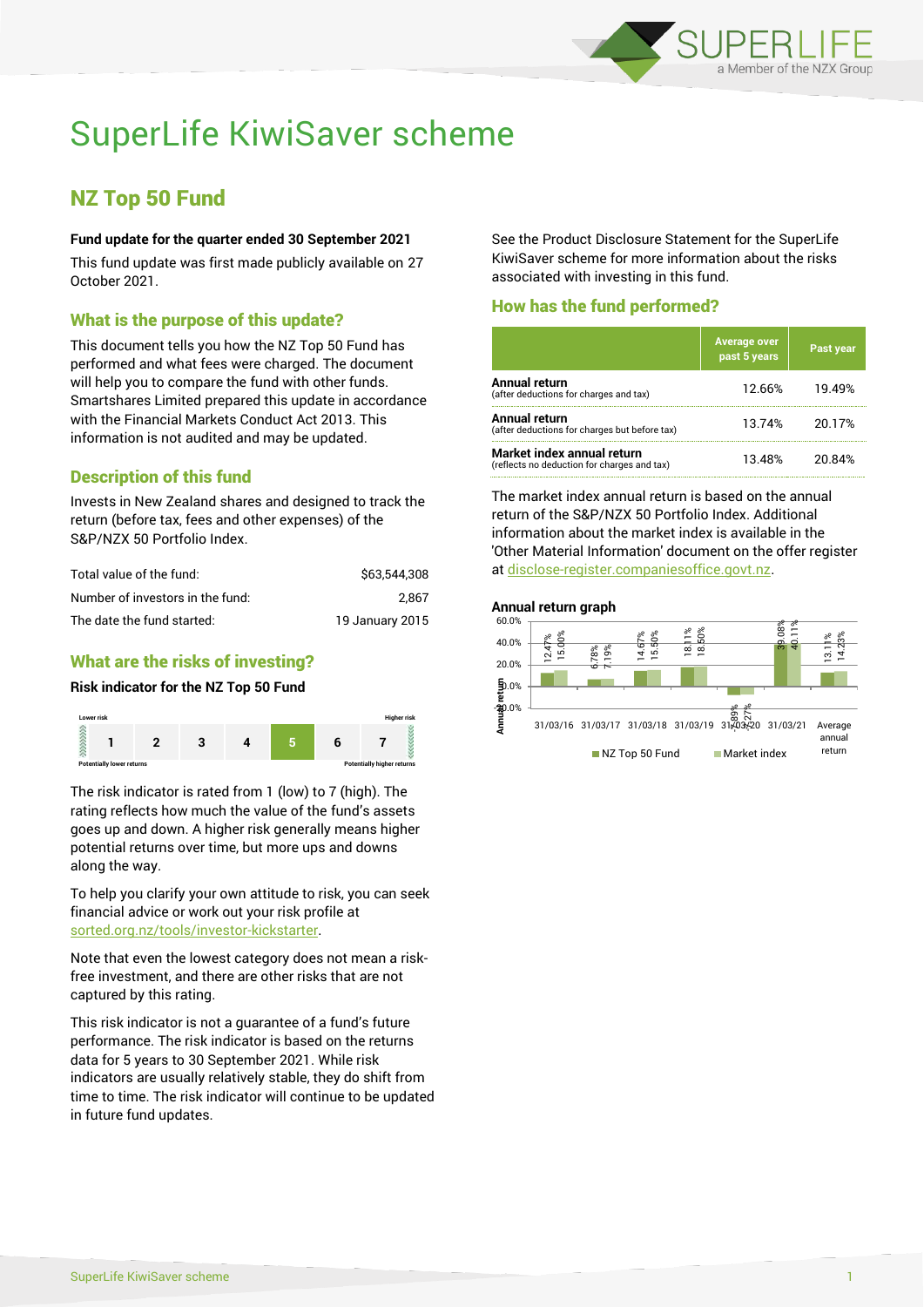

This shows the return after fund charges and tax for each year ending 31 March since the fund started. The last bar shows the average annual return since the fund started, up to 30 September 2021.

**Important:** This does not tell you how the fund will perform in the future.

Returns in this update are after tax at the highest prescribed investor rate (PIR) of tax for an individual New Zealand resident. Your tax may be lower.

# What fees are investors charged?

Investors in the NZ Top 50 Fund are charged fund charges. In the year to 31 March 2021 these were:

|                                                    | % per annum of fund's<br>net asset value |  |
|----------------------------------------------------|------------------------------------------|--|
| <b>Total fund charges</b>                          | 0.59%                                    |  |
| Which are made up of:                              |                                          |  |
| <b>Total management and administration charges</b> | 0.59%                                    |  |
| Including:                                         |                                          |  |
| Manager's basic fee                                | 0.58%                                    |  |
| Other management and<br>administration charges     | 0.01%                                    |  |
| Other charges                                      | Dollar amount per investor               |  |
| <b>Administration fee</b><br>\$30 per annum        |                                          |  |

Investors may also be charged individual action fees for specific actions or decisions (for example, if an investor has a financial adviser and has agreed to pay a fee to the adviser for providing financial advice). See the Product Disclosure Statement for the SuperLife KiwiSaver scheme for more information about those fees.

The fees set out above include GST where applicable.

Small differences in fees and charges can have a big impact on your investment over the long term.

# Example of how this applies to an investor

Jess had \$10,000 in the fund at the start of the year and did not make any further contributions. At the end of the year, Jess received a return after fund charges were deducted of \$1,949 (that is 19.49% of her initial \$10,000). Jess paid other charges of \$30. This gives Jess a total return after tax of \$1,919 for the year.

#### What does the fund invest in?

### **Actual investment mix**

This shows the types of assets that the fund invests in.



#### **Target investment mix**

This shows the mix of assets that the fund generally intends to invest in.

| <b>Asset Category</b>        | <b>Target asset mix</b> |
|------------------------------|-------------------------|
| Cash and cash equivalents    |                         |
| New Zealand fixed interest   |                         |
| International fixed interest |                         |
| Australasian equities        | 100.00%                 |
| International equities       |                         |
| Listed property              |                         |
| Unlisted property            |                         |
| Commodities                  |                         |
| Other                        |                         |